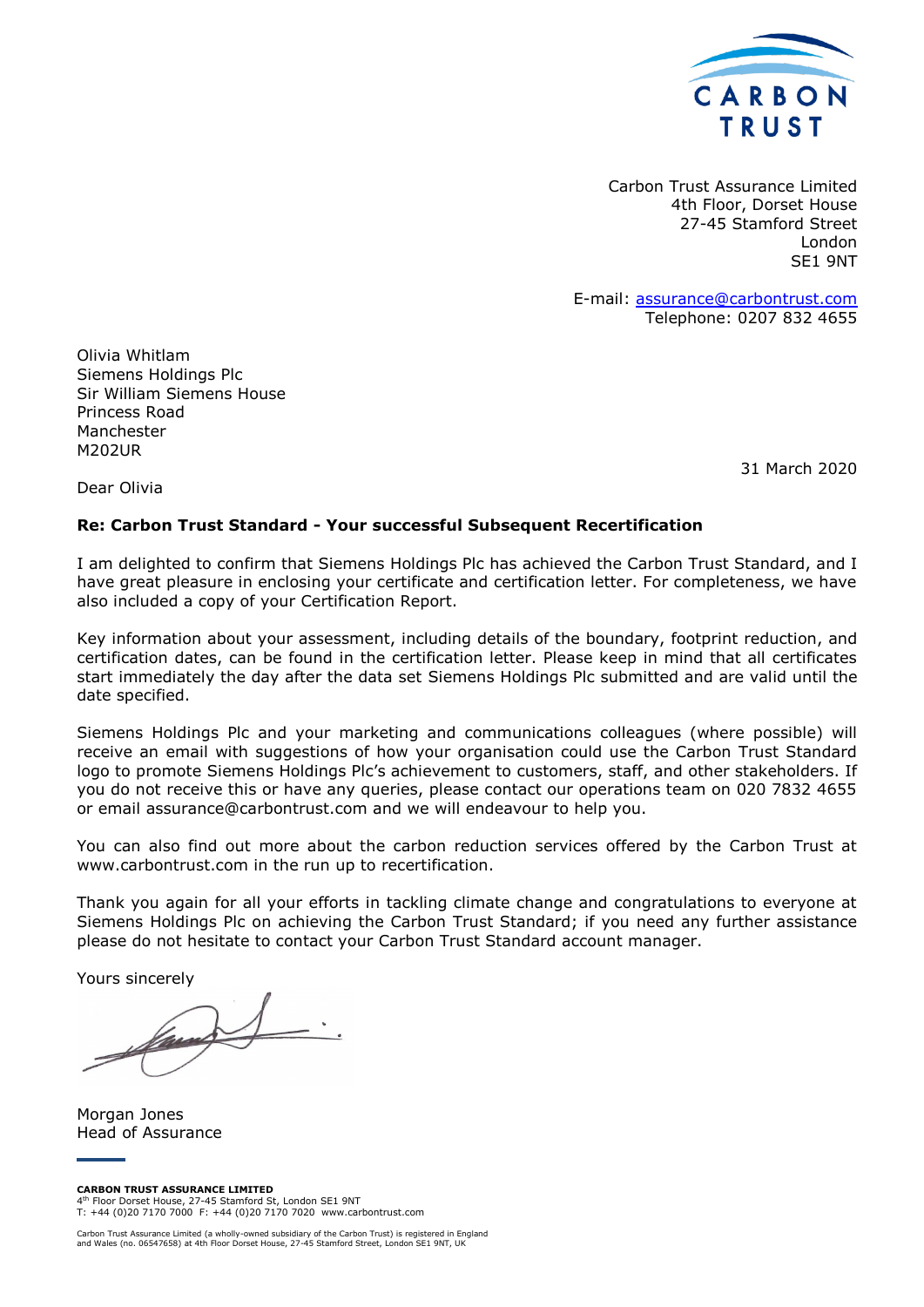

Siemens Holdings Plc Sir William Siemens House Princess Road Manchester M202UR

31 March 2020

# Carbon Trust Standard Certification Letter

Certificate Number: CERT-12816

Carbon Trust Assurance Limited ('The Company') certifies that Siemens Holdings Plc ('You') have been awarded the Carbon Trust Standard in accordance with methodology version 1.3.

## Footprint and Reduction

You have been certified on a 2.9% absolute reduction on a location-based approach based and a 9.7% absolute reduction on a market-based approach on the compliance period of 01/10/2017 to 30/09/2019. Further details of your footprint and/or reductions can be found in the table below.

#### Table I - **Certified footprint and reduction**

| <b>Unit</b>                         |          |          |          | Year end date Year end date Year end date Year end date | <b>Reduction</b> |
|-------------------------------------|----------|----------|----------|---------------------------------------------------------|------------------|
|                                     | Sep 2016 | Sep 2017 | Sep 2018 | Sep 2019                                                |                  |
| tCO <sub>2</sub> e (location-based) | 69.392   | 71.625   | 66.508   | 70.425                                                  | 2.9%             |
| tCO <sub>2</sub> e (market-based)   | 44.267   | 46.385   | 38.803   | 43.077                                                  | 9.7%             |

### Boundary

Your footprint and certification correspond to the following boundary:

All UK Operations including all sites

#### Qualitative Assessment

You have been certified with a qualitative assessment score of 84%, which reflects your demonstrated effectiveness at responding to climate change through governance, carbon accounting, and carbon management.

# **Materiality**

It has been verified that all material non-conformities identified during the sampling performed on the footprint submitted have been closed. If at any time and for whatever reason You or the

**CARBON TRUST ASSURANCE LIMITED**

4 th Floor Dorset House, 27-45 Stamford St, London SE1 9NT T: +44 (0)20 7170 7000 F: +44 (0)20 7170 7020 www.carbontrust.com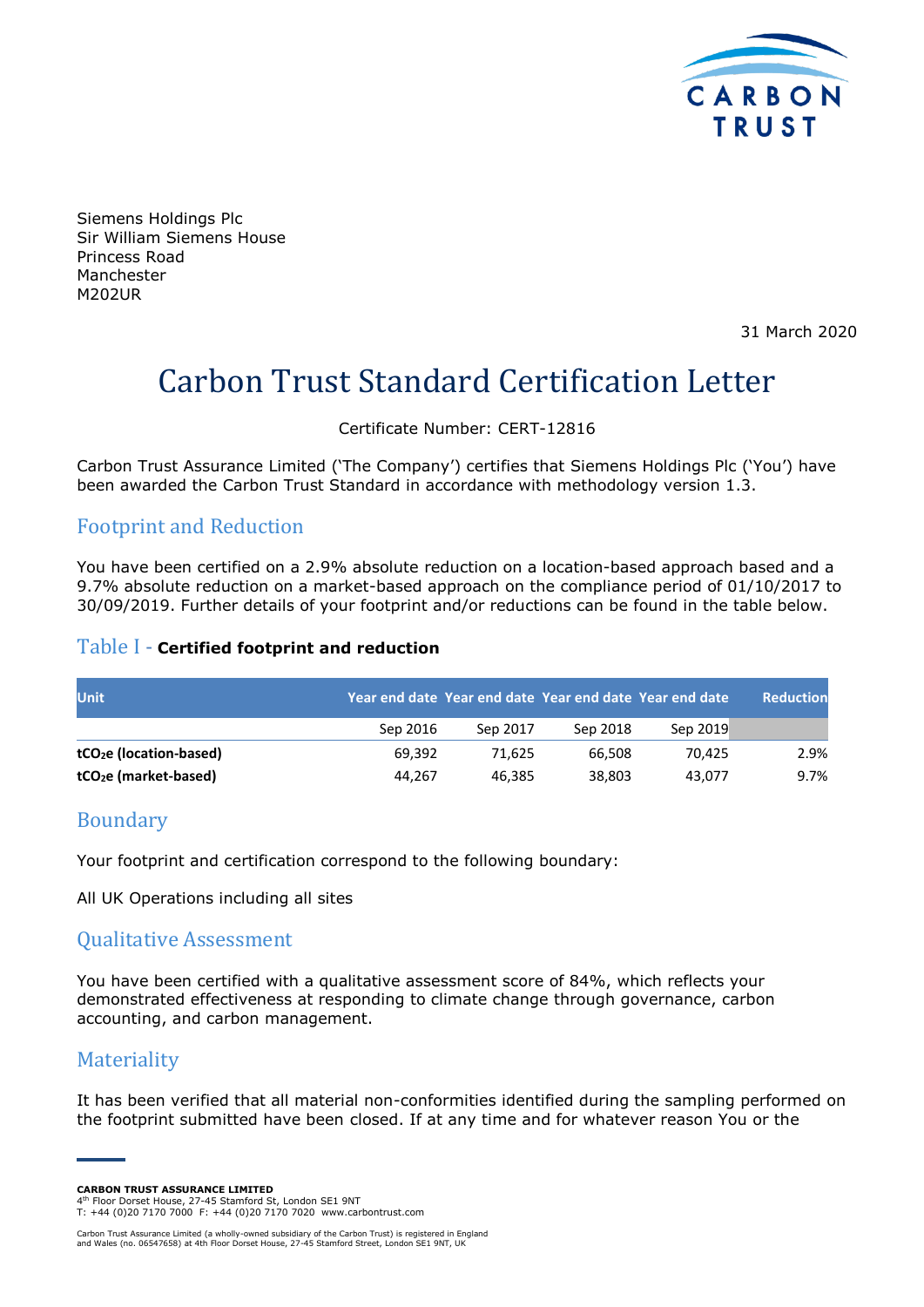

Company identify any further non-conformities, the terms described in Section 2 ('Our Mutual Obligations'), clauses 2.6 and 2.7 of the Carbon Trust Standard Assessment Terms and Conditions will apply.

# Certification Period

This Certification is valid for a period of 24 months from 01 October 2019 ('effective date') until 30 September 2021 subject to the provisions in this Certification Letter.

#### Communications

In accordance with the Communications rights associated with certification, the present Certification Letter allows You to communicate the certified results and to claim an achieved reduction. Any achieved reduction or other claim made during the Certification Period must be done in accordance with the information present in this Certification Letter.

Any other communication proposed during the Certification Period shall be submitted to the Company for prior approval. Non-standard communications approved by the Company will be documented in the Annexe of this Certification Letter, at the Company's discretion.

For and on behalf of Carbon Trust Assurance Limited

 $\overline{\phantom{a}}$ Van

Morgan Jones, Head of Assurance

**CARBON TRUST ASSURANCE LIMITED**

4 th Floor Dorset House, 27-45 Stamford St, London SE1 9NT T: +44 (0)20 7170 7000 F: +44 (0)20 7170 7020 www.carbontrust.com